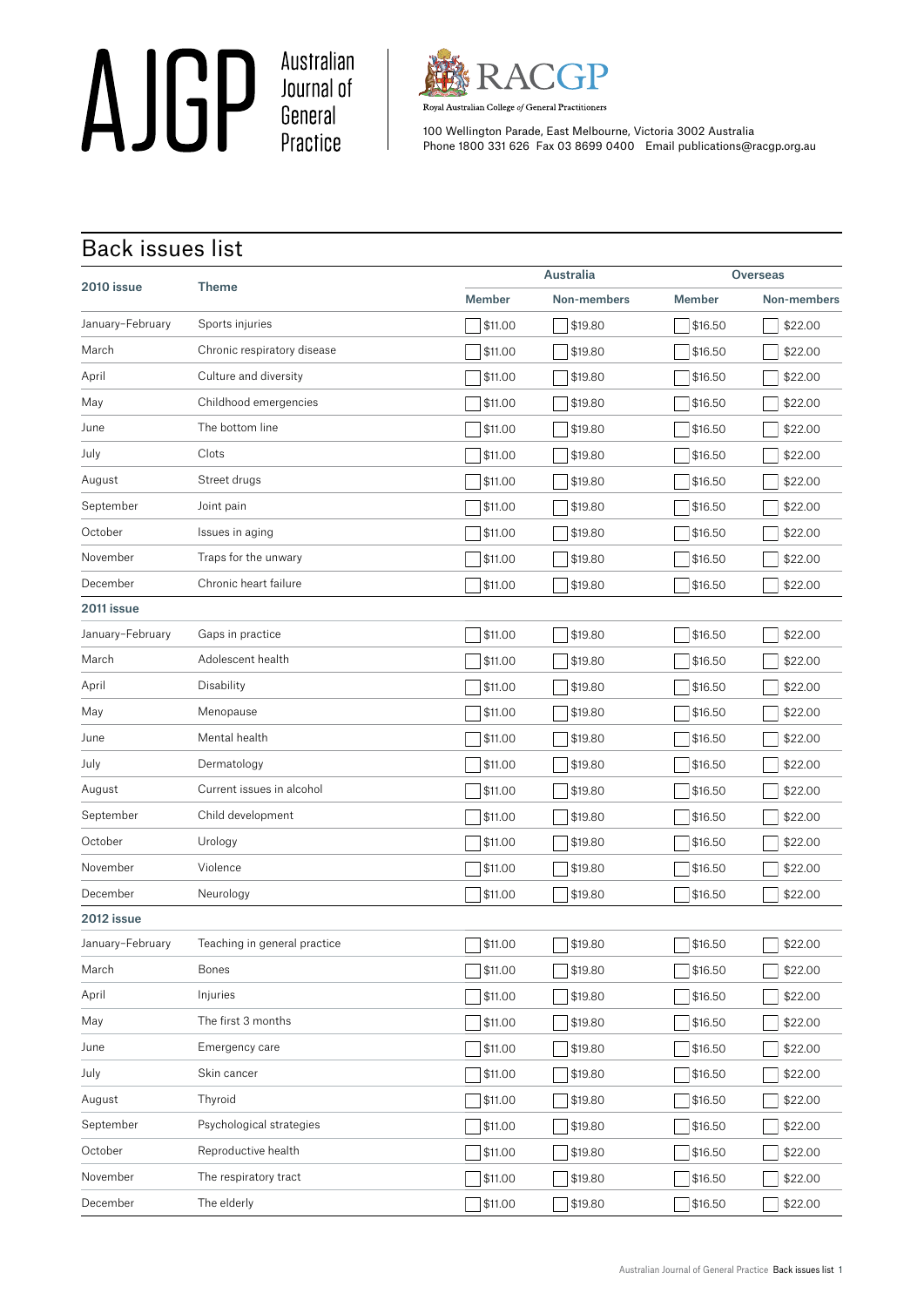| 2013 issue       | <b>Theme</b>                                 |                | Australia      |                | <b>Overseas</b> |  |
|------------------|----------------------------------------------|----------------|----------------|----------------|-----------------|--|
|                  |                                              | <b>Member</b>  | Non-members    | <b>Member</b>  | Non-members     |  |
| January-February | Medications                                  | \$11.00        | \$19.80        | \$16.50        | \$22.00         |  |
| March            | Pain                                         | \$11.00        | \$19.80        | \$16.50        | \$22.00         |  |
| April            | Workplace                                    | \$11.00        | \$19.80        | \$16.50        | \$22.00         |  |
| May              | Embarrassing problems                        | \$11.00        | \$19.80        | \$16.50        | \$22.00         |  |
| June             | Arteries and veins                           | \$11.00        | \$19.80        | \$16.50        | \$22.00         |  |
| July             | The right upper quadrant                     | \$11.00        | \$19.80        | \$16.50        | \$22.00         |  |
| August           | Growing epidemics                            | \$11.00        | \$19.80        | \$16.50        | \$22.00         |  |
| September        | General practice psychiatry                  | \$11.00        | \$19.80        | \$16.50        | \$22.00         |  |
| October          | Diagnostic challenges                        | \$11.00        | \$19.80        | \$16.50        | \$22.00         |  |
| November         | Rheumatology                                 | \$11.00        | \$19.80        | \$16.50        | \$22.00         |  |
| December         | Juggling resources                           | \$11.00        | \$19.80        | \$16.50        | \$22.00         |  |
| 2014 issue       |                                              |                |                |                |                 |  |
| January-February | Aboriginal and Torres Strait Islander health | \$11.00        | \$19.80        | \$16.50        | \$22.00         |  |
| March            | Neurology                                    | \$11.00        | \$19.80        | \$16.50        | \$22.00         |  |
| April            | Challenging life stages                      | \$11.00        | \$19.80        | \$16.50        | \$22.00         |  |
| May              | Cardiology                                   | \$11.00        | \$19.80        | \$16.50        | \$22.00         |  |
| June             | Addictions                                   | \$11.00        | \$19.80        | \$16.50        | \$22.00         |  |
| July             | Genetics                                     | \$11.00        | \$19.80        | \$16.50        | \$22.00         |  |
| August           | Cancer                                       | \$11.00        | \$19.80        | \$16.50        | \$22.00         |  |
| September        | Wounds and ulcers                            | \$11.00        | \$19.80        | \$16.50        | \$22.00         |  |
| October          | Immunology                                   | \$11.00        | \$19.80        | \$16.50        | \$22.00         |  |
| November         | After the event                              | \$11.00        | \$19.80        | \$16.50        | \$22.00         |  |
| December         | Patients and technology                      | \$11.00        | \$19.80        | \$16.50        | \$22.00         |  |
| 2015 issue       |                                              |                |                |                |                 |  |
| January-February | Environmental                                | \$11.00        | \$19.80        | \$16.50        | \$22.00         |  |
| March            | Foot problems                                | \$11.00        | \$19.80        | \$16.50        | \$22.00         |  |
| April            | Nursing home patients                        | \$11.00        | \$19.80        | \$16.50        | \$22.00         |  |
| May              | Diabetes                                     | $\Box$ \$11.00 | $\Box$ \$19.80 | $\Box$ \$16.50 | \$22.00         |  |
| June             | Common dilemmas in kids                      | \$11.00        | \$19.80        | \$16.50        | \$22.00         |  |
| July             | Female pelvic problems                       | \$11.00        | \$19.80        | \$16.50        | \$22.00         |  |
| August           | Thorax                                       | \$11.00        | \$19.80        | \$16.50        | \$22.00         |  |
| September        | Falling through the cracks                   | \$11.00        | \$19.80        | \$16.50        | \$22.00         |  |
| October          | Abdomen                                      | \$11.00        | \$19.80        | \$16.50        | \$22.00         |  |
| November         | Mental illness                               | \$11.00        | \$19.80        | \$16.50        | \$22.00         |  |
| December         | Problems that worry parents                  | \$11.00        | \$19.80        | \$16.50        | \$22.00         |  |
| 2016 issue       |                                              |                |                |                |                 |  |
| January-February | Global health                                | \$11.00        | \$19.80        | \$16.50        | \$22.00         |  |
| March            | Veteran's health                             | \$11.00        | \$19.80        | \$16.50        | \$22.00         |  |
| April            | Men's health                                 | \$11.00        | \$19.80        | \$16.50        | \$22.00         |  |
| May              | Medical education                            | \$11.00        | \$19.80        | \$16.50        | \$22.00         |  |
| June             | Ear, nose and throat                         | \$11.00        | \$19.80        | \$16.50        | \$22.00         |  |
| July             | Sports medicine                              | \$11.00        | \$19.80        | \$16.50        | \$22.00         |  |
| August           | Perinatal care                               | \$11.00        | \$19.80        | \$16.50        | \$22.00         |  |
| September        | Evolution of general practice                | \$11.00        | \$19.80        | \$16.50        | \$22.00         |  |
| October          | Vulnerable populations                       | \$11.00        | \$19.80        | \$16.50        | \$22.00         |  |
| November         | Neurology                                    | \$11.00        | \$19.80        | \$16.50        | \$22.00         |  |
| December         | Problems that worry parents                  | \$11.00        | \$19.80        | \$16.50        | \$22.00         |  |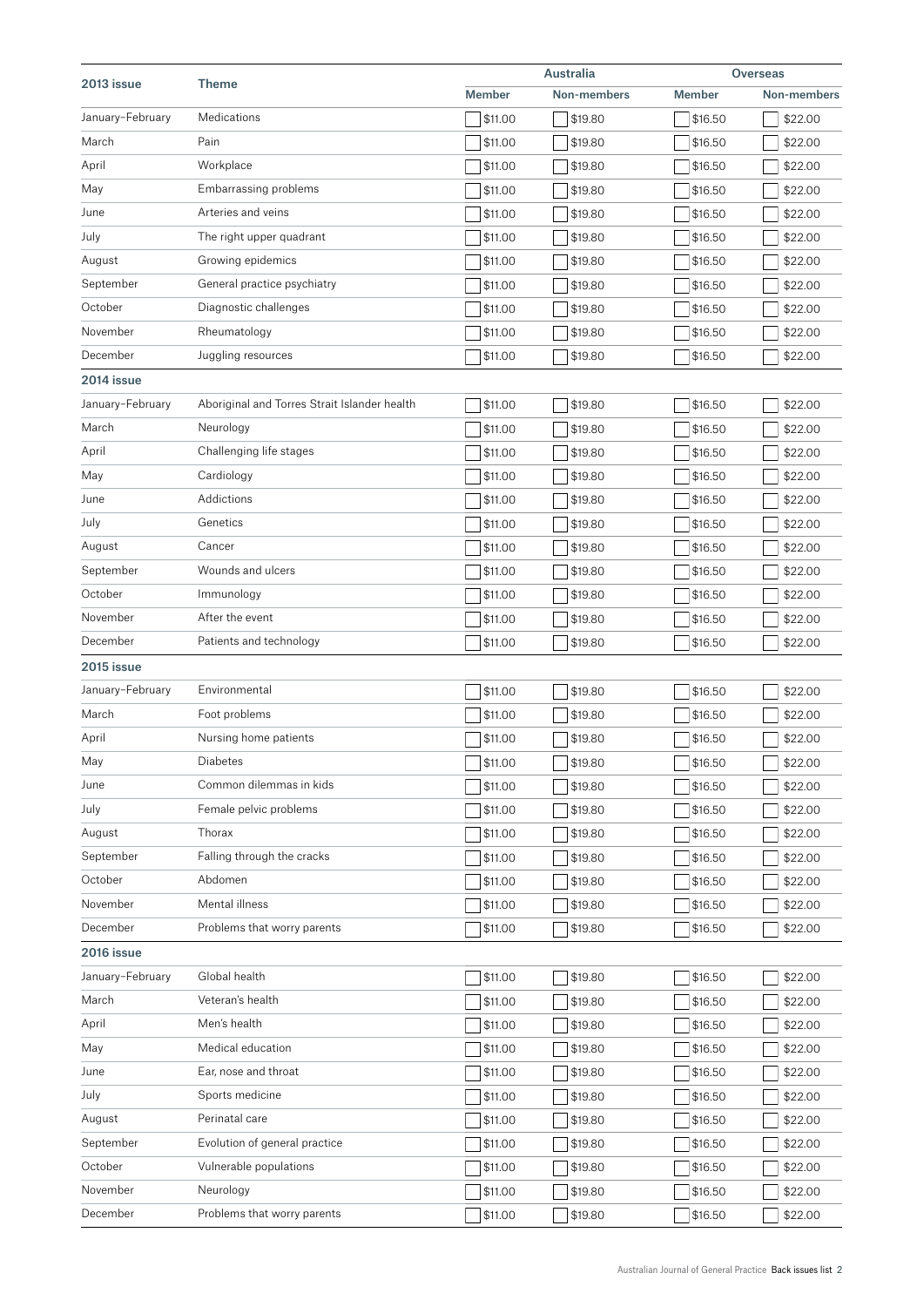|                  |                                         |               | Australia   |               | <b>Overseas</b> |  |
|------------------|-----------------------------------------|---------------|-------------|---------------|-----------------|--|
| 2017 issue       | <b>Theme</b>                            | <b>Member</b> | Non-members | <b>Member</b> | Non-members     |  |
| January-February | The joy of life                         | \$11.00       | \$19.80     | \$16.50       | \$22.00         |  |
| March            | Office-based procedures                 | \$11.00       | \$19.80     | \$16.50       | \$22.00         |  |
| April            | Advances in physiology                  | \$11.00       | \$19.80     | \$16.50       | \$22.00         |  |
| May              | Skin                                    | \$11.00       | \$19.80     | \$16.50       | \$22.00         |  |
| June             | Menopause                               | \$11.00       | \$19.80     | \$16.50       | \$22.00         |  |
| July             | Obesity                                 | \$11.00       | \$19.80     | \$16.50       | \$22.00         |  |
| August           | Chronic illness in adolescents          | \$11.00       | \$19.80     | \$16.50       | \$22.00         |  |
| September        | Urology                                 | \$11.00       | \$19.80     | \$16.50       | \$22.00         |  |
| October          | Contraception                           | \$11.00       | \$19.80     | \$16.50       | \$22.00         |  |
| November         | Chest pain                              | \$11.00       | \$19.80     | \$16.50       | \$22.00         |  |
| December         | Common problems in school-aged children | \$11.00       | \$19.80     | \$16.50       | \$22.00         |  |
| 2018 issue       |                                         |               |             |               |                 |  |
| January-February | Multimorbidity                          | \$11.00       | \$19.80     | \$16.50       | \$22.00         |  |
| March            | Zoonotic diseases                       | \$11.00       | \$19.80     | \$16.50       | \$22.00         |  |
| April            | Access to primary care                  | \$11.00       | \$19.80     | \$16.50       | \$22.00         |  |
| May              | Cardiovascular disease                  | \$11.00       | \$19.80     | \$16.50       | \$22.00         |  |
| June             | Evidence-based medicine                 | \$11.00       | \$19.80     | \$16.50       | \$22.00         |  |
| July             | Women's health                          | \$11.00       | \$19.80     | \$16.50       | \$22.00         |  |
| August           | Workforce issues in general practice    | \$11.00       | \$19.80     | \$16.50       | \$22.00         |  |
| September        | Neurology                               | \$11.00       | \$19.80     | \$16.50       | \$22.00         |  |
| October          | Continuity of care                      | \$11.00       | \$19.80     | \$16.50       | \$22.00         |  |
| November         | Palliative care                         | \$11.00       | \$19.80     | \$16.50       | \$22.00         |  |
| December         | Prevention                              | \$11.00       | \$19.80     | \$16.50       | \$22.00         |  |
| 2019 issue       |                                         |               |             |               |                 |  |
| January-February | Medico-legal                            | \$11.00       | \$19.80     | \$16.50       | \$22.00         |  |
| March            | Genomics                                | \$11.00       | \$19.80     | \$16.50       | \$22.00         |  |
| April            | Respiratory tract and sleep disorders   | \$11.00       | \$19.80     | \$16.50       | \$22.00         |  |
| May              | Diabetes                                | \$11.00       | \$19.80     | \$16.50       | \$22.00         |  |
| June             | Pigmented skin lesions (out of stock)   | \$11.00       | \$19.80     | \$16.50       | \$22.00         |  |
| July             | Ageing                                  | \$11.00       | \$19.80     | \$16.50       | \$22.00         |  |
| August           | Eyes                                    | \$11.00       | \$19.80     | \$16.50       | \$22.00         |  |
| September        | Minor wounds                            | \$11.00       | \$19.80     | \$16.50       | \$22.00         |  |
| October          | Lifestyle                               | \$11.00       | \$19.80     | \$16.50       | \$22.00         |  |
| November         | Upper limb                              | \$11.00       | \$19.80     | \$16.50       | \$22.00         |  |
| December         | Oncology                                | \$11.00       | \$19.80     | \$16.50       | \$22.00         |  |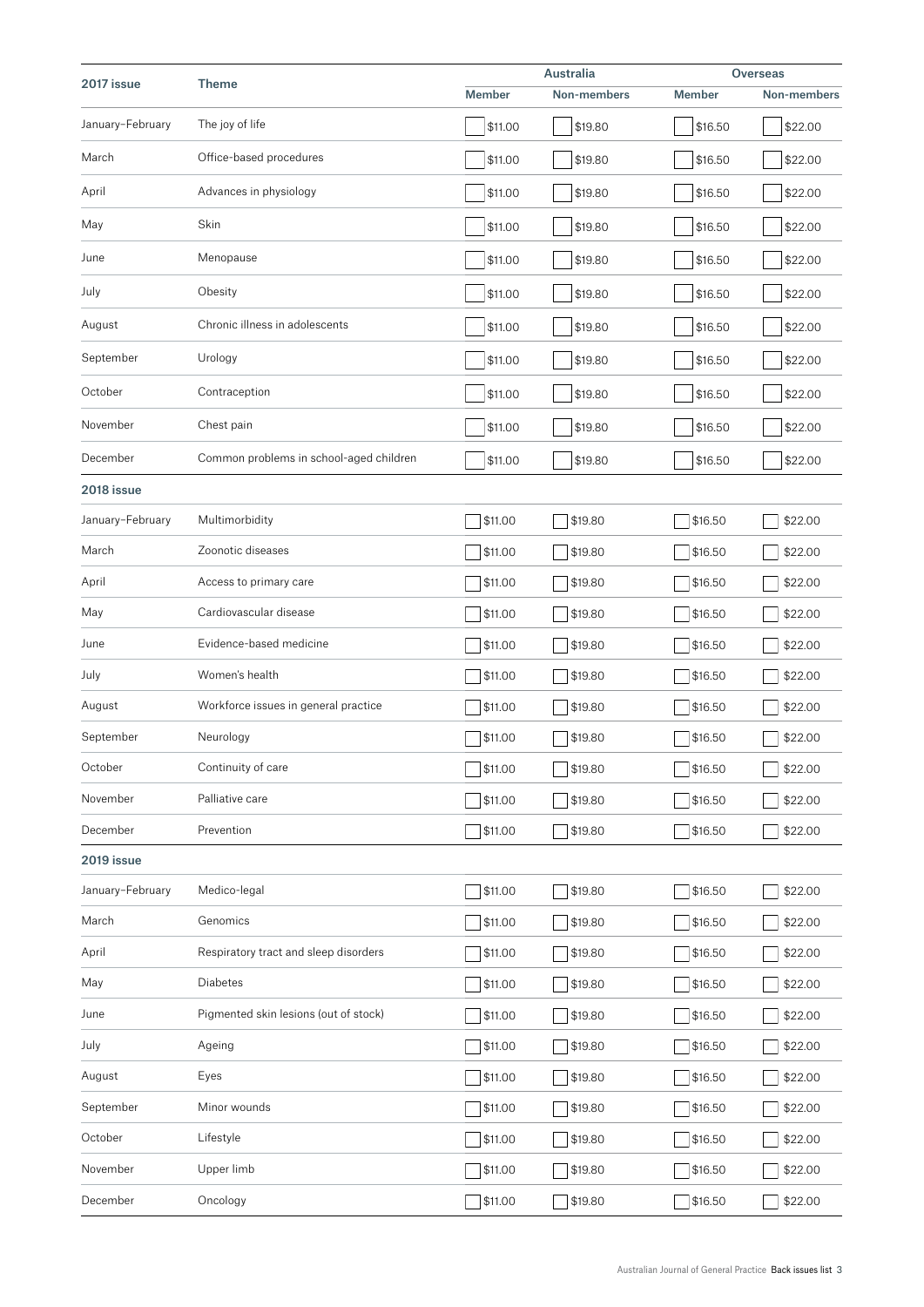|                  | <b>Theme</b>                           |               | <b>Australia</b> |               | <b>Overseas</b> |  |
|------------------|----------------------------------------|---------------|------------------|---------------|-----------------|--|
| 2020 issue       |                                        | <b>Member</b> | Non-members      | <b>Member</b> | Non-members     |  |
| January-February | The athlete                            | \$11.00       | \$19.80          | \$16.50       | \$22.00         |  |
| March            | Clinical immunology                    | \$11.00       | \$19.80          | \$16.50       | \$22.00         |  |
| April            | Exercise                               | \$11.00       | \$19.80          | \$16.50       | \$22.00         |  |
| May              | Lower limb                             | \$11.00       | \$19.80          | \$16.50       | \$22.00         |  |
| June             | Reproductive health                    | \$11.00       | \$19.80          | \$16.50       | \$22.00         |  |
| July             | Sexology                               | \$11.00       | \$19.80          | \$16.50       | \$22.00         |  |
| August           | Cardiovascular disease risk factors    | \$11.00       | \$19.80          | \$16.50       | \$22.00         |  |
| September        | Dentistry                              | \$11.00       | \$19.80          | \$16.50       | \$22.00         |  |
| October          | Vaccinations                           | \$11.00       | \$19.80          | \$16.50       | \$22.00         |  |
| November         | Orthopaedics                           | \$11.00       | \$19.80          | \$16.50       | \$22.00         |  |
| December         | Mental health                          | \$11.00       | \$19.80          | \$16.50       | \$22.00         |  |
| 2021 issue       |                                        |               |                  |               |                 |  |
| January-February | Endocrine and metabolism               | \$11.00       | \$19.80          | \$16.50       | \$22.00         |  |
| March            | Neurodiversity: Adult and paediatric   | \$11.00       | \$19.80          | \$16.50       | \$22.00         |  |
| April            | Kidneys, ureters and bladder           | \$11.00       | \$19.80          | \$16.50       | \$22.00         |  |
| May              | Rheumatology                           | \$11.00       | \$19.80          | \$16.50       | \$22.00         |  |
| June             | Medical cannabis                       | \$11.00       | \$19.80          | \$16.50       | \$22.00         |  |
| July             | Renal tract                            | \$11.00       | \$19.80          | \$16.50       | \$22.00         |  |
| August           | Lived experience of people with cancer | \$11.00       | \$19.80          | \$16.50       | \$22.00         |  |
| September        | Haematology and biochemistry           | \$11.00       | \$19.80          | \$16.50       | \$22.00         |  |
| October          | Liver                                  | \$11.00       | \$19.80          | \$16.50       | \$22.00         |  |
| November         | Movement                               | \$11.00       | \$19.80          | \$16.50       | \$22.00         |  |
| December         | Skin                                   | \$11.00       | \$19.80          | \$16.50       | \$22.00         |  |